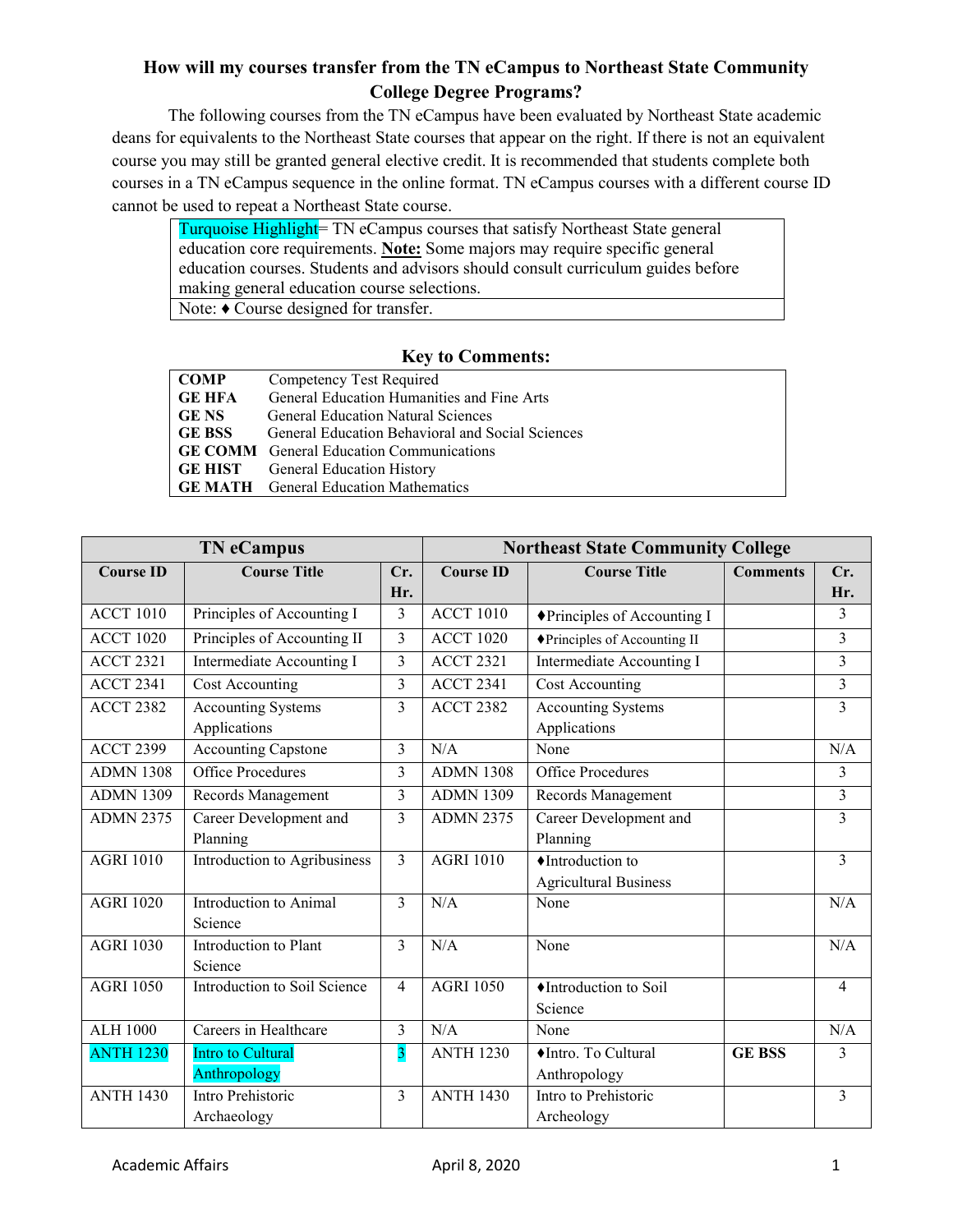| <b>ART 1035</b>  | Introduction to Art                         | 3                        | <b>ART 1035</b>  | ♦Introduction to Art                 | <b>GE HFA</b> | 3                       |
|------------------|---------------------------------------------|--------------------------|------------------|--------------------------------------|---------------|-------------------------|
| <b>ART 2000</b>  | <b>Art History Survey I</b>                 | $\overline{\mathbf{3}}$  | <b>ART 2000</b>  | ◆ Art History Survey I               | <b>GE HFA</b> | 3                       |
| <b>ART 2020</b>  | <b>Art History Survey II</b>                | 3                        | <b>ART 2020</b>  | ◆ Art History Survey II              | <b>GE HFA</b> | 3                       |
| <b>ASTR 1030</b> | <b>Survey of Astronomy with</b>             | $\overline{\mathcal{A}}$ | <b>ASTR 1010</b> | ◆Solar Systems Astronomy             | <b>GENS</b>   | 4                       |
|                  | Lab                                         |                          |                  |                                      |               |                         |
| <b>BIOL 1010</b> | Introduction to Biology with                | $\overline{\mathbf{4}}$  | <b>BIOL 1010</b> | ♦ Introduction to Biology            | <b>GENS</b>   | 4                       |
| <b>BIOL 1020</b> | Lab<br>Diversity of Life with Lab           |                          | <b>BIOL 1020</b> |                                      | <b>GENS</b>   | 4                       |
|                  |                                             | $\overline{\mathbf{4}}$  |                  | ◆Diversity of Life                   |               |                         |
| <b>BIOL 1430</b> | Nutrition                                   | 3                        | <b>HLTH 2420</b> | ◆Principles of Nutrition             |               | 3                       |
| <b>BIOL 1510</b> | <b>Environmental Science I</b>              | $\overline{\mathcal{A}}$ | <b>BIOL 1510</b> | <b>Environmental Science I</b>       | <b>GENS</b>   | $\overline{\mathbf{4}}$ |
| <b>BIOL 1520</b> | Environmental Science II                    | 4                        | N/A              | None                                 |               | N/A                     |
| <b>BIOL 2010</b> | Human Anatomy and                           | $\overline{\mathcal{A}}$ | <b>BIOL 2010</b> | ◆Human Anatomy and                   | <b>GENS</b>   | $\overline{4}$          |
|                  | Physiology I                                |                          |                  | Physiology I                         |               |                         |
| <b>BIOL 2020</b> | with Lab<br>Human Anatomy and               | $\overline{\mathbf{4}}$  | <b>BIOL 2020</b> |                                      | <b>GENS</b>   | 4                       |
|                  | Physiology II                               |                          |                  | ◆Human Anatomy and<br>Physiology II  |               |                         |
|                  | with Lab                                    |                          |                  |                                      |               |                         |
| <b>BIOL 2230</b> | Intro. to Microbiology with                 | 4                        | <b>BIOL 2230</b> | •Intro. to Microbiology              |               | $\overline{4}$          |
|                  | Lab                                         |                          |                  |                                      |               |                         |
| <b>BUSN 1300</b> | Personal Finance                            | 3                        | <b>BUSN 1300</b> | <b>Personal Finance</b>              |               | 3                       |
| <b>BUSN 1301</b> | Legal Issues for the Web                    | 3                        | N/A              | None                                 |               | N/A                     |
| <b>BUSN 1305</b> | <b>Introduction to Business</b>             | 3                        | <b>BUSN 1305</b> | <b>Introduction to Business</b>      |               | 3                       |
| <b>BUSN 1310</b> | <b>Business Communications</b>              | $\overline{\mathbf{3}}$  | <b>BUSN 1310</b> | <b>Business Communications</b>       |               | 3                       |
| <b>BUSN 1340</b> | <b>Small Business</b>                       | 3                        | <b>BUSN 1340</b> | <b>Small Business</b>                |               | 3                       |
|                  | Management                                  |                          |                  | Management                           |               |                         |
| <b>BUSN 1350</b> | Sales and Services                          | $\overline{\mathbf{3}}$  | <b>BUSN 1350</b> | Sales and Services                   |               | 3                       |
| <b>BUSN 1370</b> | <b>Spreadsheet Applications</b>             | 3                        | <b>BUSN 1370</b> | <b>Spreadsheet Applications</b>      |               | N/A                     |
| <b>BUSN 2320</b> | <b>Business Finance</b>                     | $\mathfrak{Z}$           | N/A              | (must be current Excel 2016)<br>None |               | N/A                     |
| <b>BUSN 2340</b> | Human Resource                              | 3                        | N/A              | None                                 |               | N/A                     |
|                  | Management                                  |                          |                  |                                      |               |                         |
| <b>BUSN 2350</b> | Organizational Behavior                     | 3                        | <b>BUSN 2350</b> | Organizational Behavior              |               | 3                       |
| <b>BUSN 2360</b> | <b>International Business</b>               | 3                        | N/A              | None                                 |               | N/A                     |
| <b>BUSN 2370</b> | Legal Environments of                       | 3                        | <b>BUSN 2370</b> | Legal Environment of                 |               | 3                       |
|                  | <b>Business</b>                             |                          |                  | <b>Business</b>                      |               |                         |
| <b>BUSN 2380</b> | Principles of Marketing                     | 3                        | <b>BUSN 2380</b> | Principles of Marketing              |               | 3                       |
| <b>BUSN 2450</b> | E-Commerce                                  | 3                        | N/A              | None                                 |               | N/A                     |
| <b>CHEM 1010</b> | <b>Introductory Chemistry I</b><br>with Lab | $\overline{\mathbf{4}}$  | <b>CHEM 1060</b> | ◆ Survey of Chemistry                | <b>GENS</b>   | 4                       |
| <b>CHEM 1020</b> | Introductory Chemistry II                   | 4                        | N/A              | None                                 |               | N/A                     |
|                  | with Lab                                    |                          |                  |                                      |               |                         |
| <b>CHEM 1040</b> | Introduction to General                     | $\overline{\mathbf{3}}$  | N/A              | None                                 |               | $\rm N/A$               |
|                  | Chemistry                                   |                          |                  |                                      |               |                         |
| <b>CHEM 1110</b> | <b>General Chemistry I with</b>             | $\overline{\mathbf{4}}$  | <b>CHEM 1110</b> | General Chemistry I with             | <b>GENS</b>   | $\overline{4}$          |
|                  | Lab                                         |                          |                  | Lab                                  |               |                         |
| <b>CISP 1010</b> | Computer Science I                          | $\overline{\mathbf{3}}$  | N/A              | None                                 |               | N/A                     |
| <b>CITC 1300</b> | Beginning HTML and CSS                      | 3                        | <b>CITC 1300</b> | Beginning HTML and CSS               |               | 3                       |
| <b>CITC 1302</b> | Introduction to Networking                  | $\overline{\mathbf{3}}$  | <b>CITC 1302</b> | Introduction to Networking           |               | 3                       |
| <b>CITC 1303</b> | Database Concepts                           | 3                        | N/A              | None                                 |               | N/A                     |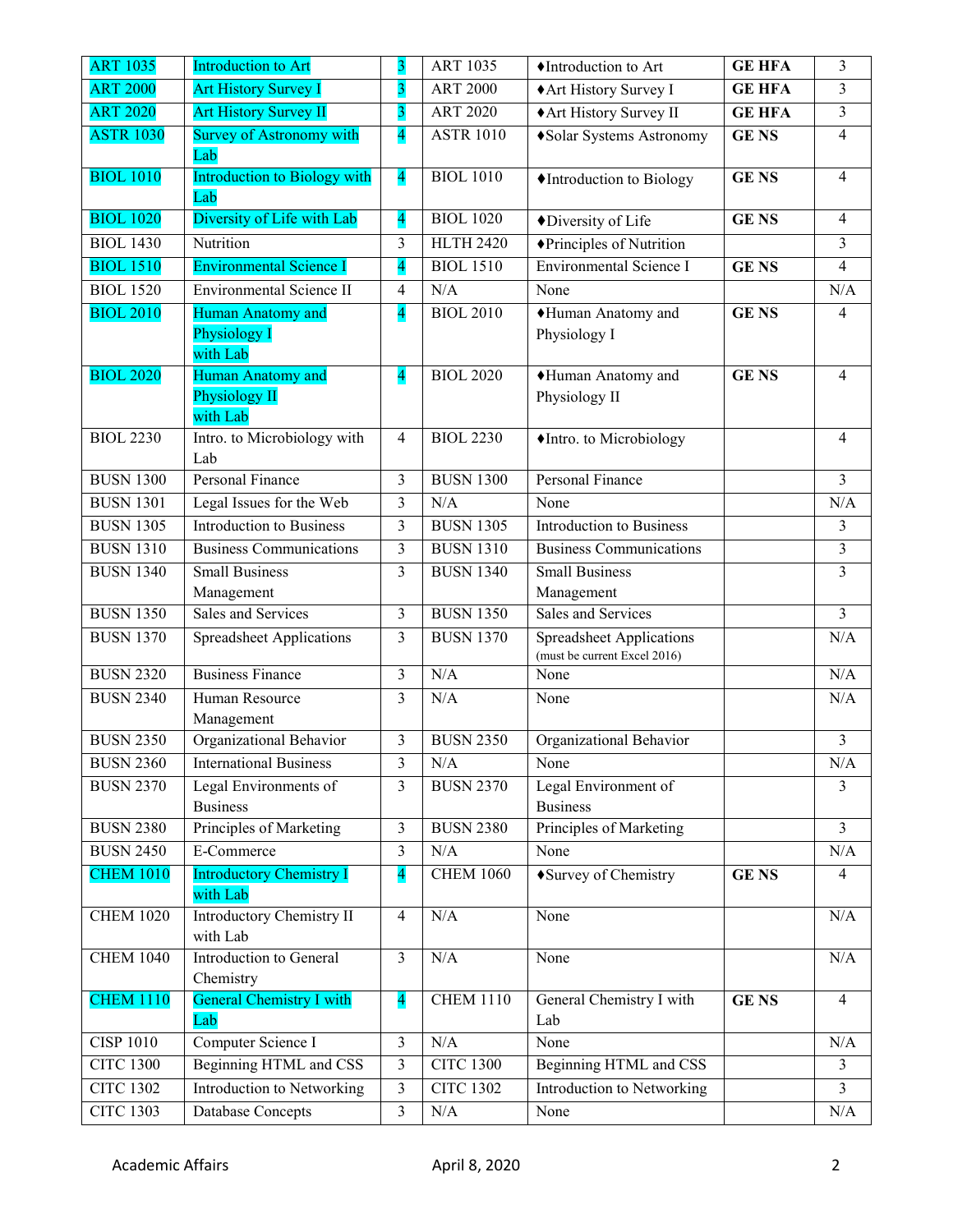| <b>CITC 1310</b> | Programming I                            | $\mathfrak{Z}$          | N/A                    | None                                                    |                | N/A            |
|------------------|------------------------------------------|-------------------------|------------------------|---------------------------------------------------------|----------------|----------------|
| <b>CITC 1311</b> | Programming II                           | 3                       | N/A                    | None                                                    |                | N/A            |
| <b>CITC 1312</b> | Introduction to .NET                     | 3                       | N/A                    | None                                                    |                | N/A            |
|                  | Programming                              |                         |                        |                                                         |                |                |
| <b>CITC 1313</b> | .NET Programming                         | $\overline{3}$          | <b>CITC 1301</b>       | Introduction to                                         |                | 3              |
|                  |                                          |                         |                        | Programming and Logic                                   |                |                |
| <b>CITC 1318</b> | Data Structures                          | 3                       | N/A                    | None                                                    |                | N/A            |
| <b>CITC 1319</b> | Introduction to                          | $\overline{3}$          | N/A                    | None                                                    |                | N/A            |
|                  | Programming for Mobile                   |                         |                        |                                                         |                |                |
|                  | Apps<br>A+ Hardware and Software         |                         |                        |                                                         |                |                |
| <b>CITC 1320</b> |                                          | $\mathfrak{Z}$          | <b>CITC 1320</b>       | A+ Hardware and Software                                |                | 3              |
| <b>CITC 1321</b> | A+ Hardware                              | 3                       | <b>CITC 1320</b>       | A+ Hardware and Software                                |                | 3              |
| <b>CITC 1322</b> | A+ Software                              |                         | If both 1321           | and 1322 is completed                                   |                |                |
| <b>CITC 1330</b> | Microsoft Desktop                        | $\overline{3}$          | <b>CITC 1330</b>       | Microsoft Desktop                                       |                | $\overline{3}$ |
| <b>CITC 1333</b> | <b>Operating Systems</b><br>Linux LPIC-1 | $\overline{3}$          | <b>CITC 1332</b>       | <b>Operating Systems</b><br><b>UNIX/Linux Operating</b> | <b>COMP</b>    | 3              |
|                  |                                          |                         |                        | System                                                  |                |                |
| <b>CITC 1360</b> | Computer Graphics and                    | 3                       | N/A                    | None                                                    |                | N/A            |
|                  | Animation                                |                         |                        |                                                         |                |                |
| <b>CITC 2320</b> | Windows Server                           | $\overline{\mathbf{3}}$ | <b>CITC 2320</b>       | <b>Windows Server</b>                                   |                | 3              |
|                  | Administration                           |                         |                        | Administration                                          |                |                |
| <b>CITC 2326</b> | Network Security                         | $\overline{3}$          | N/A                    | None                                                    |                | N/A            |
| <b>COL 101</b>   | Orientation                              | 3                       | N/A                    | None                                                    |                | N/A            |
| <b>COM 1010</b>  | <b>Basic Web Design</b>                  | 3                       | N/A                    | None                                                    |                | N/A            |
| <b>COM 1020</b>  | <b>Basic Web Graphics</b>                | 3                       | <b>CISP 1120</b>       | Multimedia Design                                       |                | 3              |
|                  |                                          |                         |                        | Technologies                                            |                |                |
| <b>COMM 1010</b> | <b>Introduction to Mass</b>              | 3                       | <b>MCOM 1110</b>       | $\sqrt{\text{Media and Social}}$                        | <b>GE BSS</b>  | 3              |
|                  | Communication                            |                         |                        | Institutions                                            |                |                |
| <b>COMM 2025</b> | Fundamentals of                          | $\overline{3}$          | $\overline{COMM}$ 2025 | ◆Fundamentals of                                        | <b>GE COMM</b> | 3              |
|                  | Communication                            |                         |                        | Communication                                           |                |                |
| <b>COMM 2075</b> | Organizational                           | 3                       | <b>COMM 2075</b>       | Organizational                                          |                | 3              |
|                  | Communication                            |                         |                        | Communication                                           |                |                |
| <b>CRMJ</b> 1010 | Introduction to Criminal<br>Justice      | 3                       | <b>CRMJ</b> 1010       | ♦ Introduction to Criminal                              |                | 3              |
| <b>CRMJ</b> 1020 | Introduction to the Legal                | $\overline{\mathbf{3}}$ | <b>CRMJ</b> 1020       | Justice<br>Introduction to the Legal                    |                | $\overline{3}$ |
|                  | Process                                  |                         |                        | Process                                                 |                |                |
| <b>CRMJ 1301</b> | <b>Correctional Counseling</b>           | 3                       | N/A                    | None                                                    |                | N/A            |
| <b>CRMJ 1311</b> | Criminal Law                             | 3                       | <b>CRMJ 1311</b>       | ◆Criminal Law                                           |                | 3              |
| <b>CRMJ 1322</b> | Police Administration and                | 3                       | <b>CRMJ 2010</b>       | ♦Introduction to Law                                    |                | 3              |
|                  |                                          |                         |                        |                                                         |                |                |
|                  |                                          |                         |                        |                                                         |                |                |
|                  | Organization                             |                         |                        | Enforcement                                             |                |                |
| <b>CRMJ 1330</b> | Criminal Evidence and<br>Procedures      | $\overline{\mathbf{3}}$ | N/A                    | None                                                    |                | N/A            |
| <b>CRMJ 1340</b> | Criminal Investigation                   | 3                       | <b>CRMJ 1340</b>       | Criminal Investigation                                  |                | 3              |
| <b>CRMJ 1350</b> | Criminal Justice Career                  | 3                       | N/A                    | None                                                    |                | N/A            |
|                  | Planning                                 |                         |                        |                                                         |                |                |
| <b>CRMJ</b> 1355 | <b>Understanding Terrorism</b>           | $\mathfrak{Z}$          | <b>CRMJ 1355</b>       | ◆Understanding Terrorism                                |                | 3              |
| <b>CRMJ 1360</b> | Intro to Crime Scene                     | 3                       | N/A                    | None                                                    |                | N/A            |
|                  | Investigation                            |                         |                        |                                                         |                |                |
| <b>CRMJ 2010</b> | Introduction to Law<br>Enforcement       | 3                       | <b>CRMJ 2010</b>       | ♦Introduction to Law<br>Enforcement                     |                | 3              |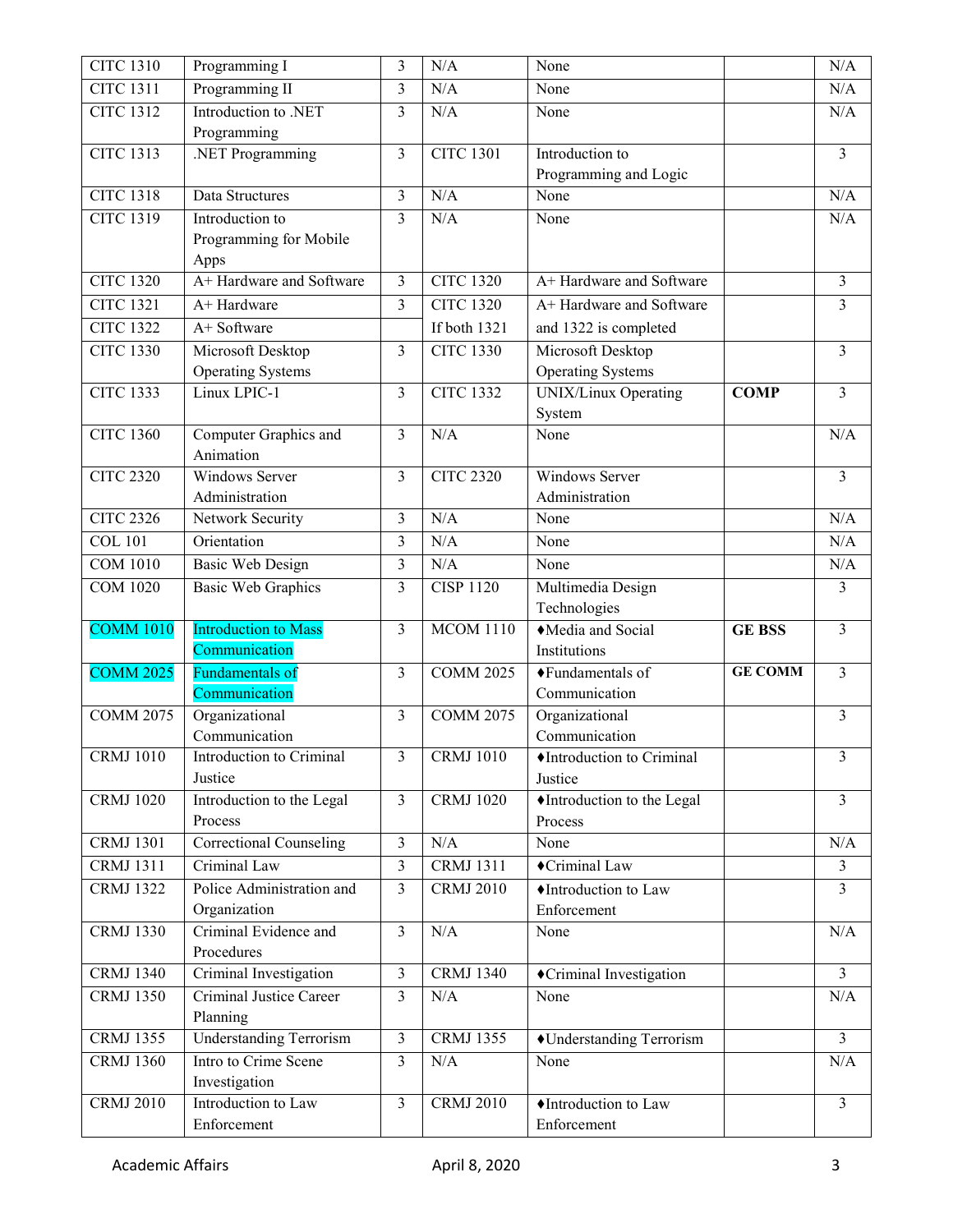| <b>CRMJ 2020</b> | Introduction to Corrections               | 3                       | <b>CRMJ 2020</b> | ♦ Introduction to Corrections         |                | 3              |
|------------------|-------------------------------------------|-------------------------|------------------|---------------------------------------|----------------|----------------|
| <b>CRMJ 2050</b> | Introduction to                           | 3                       | N/A              | None                                  |                | N/A            |
|                  | Cybersecurity                             |                         |                  |                                       |                |                |
| <b>CRMJ 2311</b> | Juvenile Justice                          | $\mathfrak{Z}$          | <b>CRMJ 2311</b> | ◆Juvenile Justice                     |                | 3              |
| <b>CRMJ 2312</b> | Criminology                               | 3                       | <b>CRMJ 2310</b> | ◆Criminology                          |                | 3              |
| <b>CRMJ 2332</b> | Drug Identification and                   | 3                       | N/A              | None                                  |                | N/A            |
|                  | Effects                                   |                         |                  |                                       |                |                |
| <b>CRMJ 2340</b> | <b>Investigative Report Writing</b>       | 3                       | N/A              | None                                  |                | N/A            |
| <b>CRMJ 2359</b> | Correctional Security                     | 3                       | <b>CRMJ 2359</b> | ◆Correctional                         |                | 3              |
|                  | Administration                            |                         |                  | Administration                        |                |                |
| <b>CRMJ 2390</b> | Probation and Parole                      | 3                       | N/A              | None                                  |                | N/A            |
| <b>ECED 1310</b> | Introduction to Early                     | 3                       | <b>ECED 1310</b> | ♦ Introduction to Early               |                | 3              |
|                  | Childhood Education                       |                         |                  | Childhood Education                   |                |                |
| <b>ECED 2310</b> | Safe and Healthy Learning<br>Environments | 3                       | <b>ECED 2310</b> | ◆ Safe, Healthy Learning              |                | 3              |
| <b>ECED 2312</b> |                                           | $\overline{3}$          | <b>ECED 2312</b> | Environments                          |                |                |
|                  | Administration of Early<br>Childhood      |                         |                  | +Administration of Early<br>Childhood |                |                |
|                  | Programs                                  |                         |                  | Programs                              |                |                |
| <b>ECED 2315</b> | Early Childhood Curriculum                | 3                       | <b>ECED 2315</b> | ◆Early Childhood                      |                | 3              |
|                  |                                           |                         |                  | Curriculum                            |                |                |
| <b>ECED 2320</b> | Infant, Toddler Child                     | 3                       | <b>ECED 2320</b> | Infant, Toddler and Child             |                | 3              |
|                  | Development                               |                         |                  | Development                           |                |                |
| <b>ECED 2330</b> | Infant, Toddler Care                      | $\overline{\mathbf{3}}$ | <b>ECED 2330</b> | Infant and Toddler Care               |                | 3              |
| <b>ECED 2340</b> | Family Dynamics and                       | 3                       | <b>ECED 2340</b> | ◆Family Dynamics and                  |                | 3              |
|                  | Community Involvement                     |                         |                  | Community Involvement                 |                |                |
| <b>ECED 2360</b> | Development of Exceptional                | $\overline{3}$          | <b>ECED 2360</b> | ◆Development of                       |                | 3              |
|                  | Children                                  |                         |                  | <b>Exceptional Children</b>           |                |                |
| <b>ECED 2370</b> | Developmental Assessment                  | 3                       | <b>ECED 2370</b> | ◆Developmental                        |                | 3              |
|                  | Methods                                   |                         |                  | Assessment                            |                |                |
| <b>ECED 2380</b> | Language and Literacy in                  | 3                       | <b>ECED 2380</b> | Language and Literacy in              |                | 3              |
|                  | Early Childhood                           |                         |                  | Early Childhood                       |                |                |
| <b>ECED 2385</b> | Math and Science in Early                 | 3                       | <b>ECED 2385</b> | Math and Science in Early             |                | 3              |
|                  | Childhood                                 |                         |                  | Childhood                             |                |                |
| <b>ECED 2390</b> | <b>Creative Development</b>               | 3                       | <b>ECED 2390</b> | ◆Creative Development                 |                | 3              |
| <b>ECON 2100</b> | Macroeconomics                            | $\overline{\mathbf{3}}$ | <b>ECON 2100</b> | ◆Principles of                        | <b>GE BSS</b>  | 3              |
|                  |                                           |                         |                  | Macroeconomics                        |                |                |
| <b>ECON 2200</b> | Microeconomics                            | $\overline{\mathbf{3}}$ | <b>ECON 2200</b> | $\blacklozenge$ Principles of         | <b>GE BSS</b>  | 3              |
|                  |                                           |                         |                  | Microeconomics                        |                |                |
| <b>EDU 1100</b>  | Technology for Teachers                   | $\overline{\mathbf{3}}$ | N/A              | None                                  |                | N/A            |
| <b>EDU 1120</b>  | Introduction to Teaching                  | $\overline{\mathbf{3}}$ | N/A              | None                                  |                | N/A            |
| <b>EDU 201</b>   | Foundations of Education                  | $\mathfrak{Z}$          | N/A              | None                                  |                | N/A            |
| <b>EDU 2050</b>  | <b>Classroom Management</b>               | 3                       | $\rm N/A$        | None                                  |                | N/A            |
| <b>EDU 250</b>   | Instructional Technology in<br>Education  | 3                       | N/A              | None                                  |                | $\rm N/A$      |
| <b>EDUC 2120</b> | Introduction to Special                   | 3                       | N/A              | None                                  |                | N/A            |
|                  | Education                                 |                         |                  |                                       |                |                |
| <b>EDUC 2210</b> | <b>Educational Psychology</b>             | $\mathfrak{Z}$          | N/A              | None                                  |                | N/A            |
| <b>ENGL 0810</b> | Writing Support for English               | 3                       | <b>ENGL 0870</b> | <b>Basic and Developmental</b>        |                | 3              |
|                  | Comp I                                    |                         |                  | Writing                               |                |                |
| <b>ENGL 1010</b> | <b>English Composition I</b>              | $\overline{\mathbf{3}}$ | <b>ENGL 1010</b> | ◆ English Composition I               | <b>GE COMM</b> | $\overline{3}$ |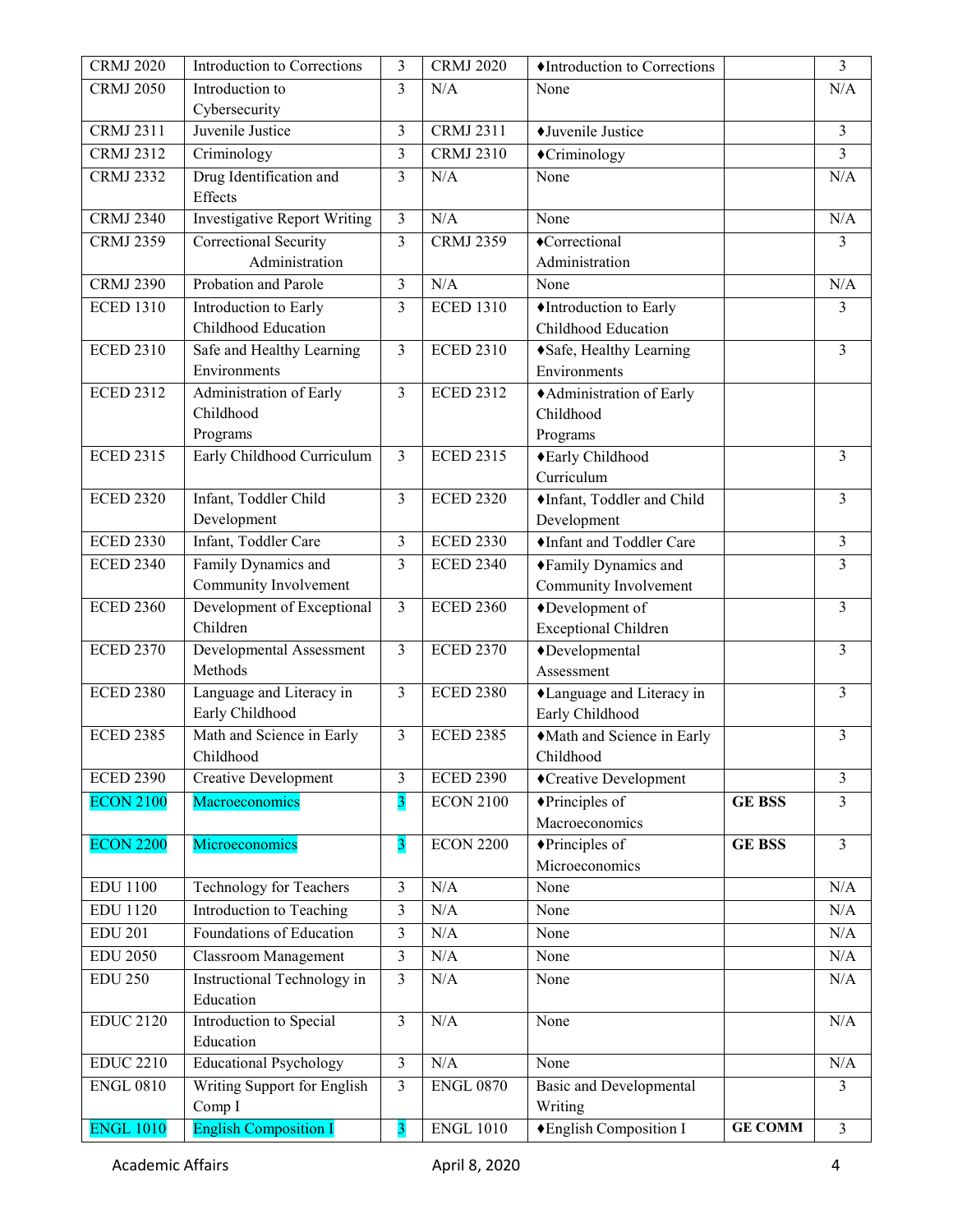| <b>ENGL 1020</b> | <b>English Composition II</b>                                | 3                       | <b>ENGL 1020</b> | ◆English Composition II    | <b>GE COMM</b> | 3                       |
|------------------|--------------------------------------------------------------|-------------------------|------------------|----------------------------|----------------|-------------------------|
| <b>ENGL 2035</b> | Introduction to Fiction                                      | 3                       | N/A              | None                       |                | N/A                     |
| <b>ENGL 2045</b> | Introduction to Literature                                   | $\overline{\mathbf{3}}$ | N/A              | None                       |                | N/A                     |
| <b>ENGL 2055</b> | African-American                                             | 3                       | N/A              | None                       |                | N/A                     |
|                  | Literature                                                   |                         |                  |                            |                |                         |
| <b>ENGL 2110</b> | <b>Early American Literature</b>                             | 3                       | <b>ENGL 2110</b> | ◆Early American Literature | <b>GE HFA</b>  | 3                       |
| <b>ENGL 2116</b> | Writing for the Web                                          | 3                       | N/A              | None                       |                | N/A                     |
| <b>ENGL 2120</b> | <b>Modern American</b>                                       | $\overline{\mathbf{3}}$ | <b>ENGL 2120</b> | Modern American            | <b>GE HFA</b>  | 3                       |
|                  | Literature                                                   |                         |                  | Literature                 |                |                         |
| <b>ENGL 2210</b> | <b>Early British Literature</b>                              | $\overline{\mathbf{3}}$ | <b>ENGL 2210</b> | ◆ Early British Literature | <b>GE HFA</b>  | 3                       |
| <b>ENGL 2220</b> | <b>Modern British Literature</b>                             | 3                       | <b>ENGL 2220</b> | Modern British Literature  | <b>GE HFA</b>  | 3                       |
| <b>ENGL 2300</b> | <b>Creative Writing</b>                                      | 3                       | <b>ENGL 2810</b> | ◆Creative Writing          |                | 3                       |
| <b>ENGL 2310</b> | Early World Literature                                       | 3                       | <b>ENGL 2310</b> | ◆Early World Literature    |                | 3                       |
| <b>ENGL 2320</b> | Modern World Literature                                      | 3                       | <b>ENGL 2320</b> | Modern World Literature    |                | $\overline{3}$          |
| <b>ENGL 2410</b> | Early European Literature                                    | 3                       | N/A              | None                       |                | N/A                     |
| <b>ENGL 2420</b> | Modern European Literature                                   | 3                       | N/A              | None                       |                | N/A                     |
| <b>ENGL 2630</b> | Literature for Children                                      | 3                       | <b>ENGL 2170</b> | ◆Children's Literature     |                | 3                       |
| <b>FREN 1010</b> | Beginning French I                                           | 3                       | <b>FREN 1010</b> | ◆French I                  |                | $\overline{3}$          |
| <b>FREN 1020</b> | Beginning French II                                          | 3                       | <b>FREN 1020</b> | ◆French II                 |                | 3                       |
| <b>GEOG 1012</b> | <b>Cultural Geography</b>                                    | $\overline{\mathbf{3}}$ | <b>GEOG 1012</b> | ◆Cultural Geography        | <b>GE BSS</b>  | 3                       |
| <b>GEOG 2010</b> | <b>World Regional Geography</b>                              | $\overline{\mathbf{3}}$ | <b>GEOG 2010</b> | ◆World Regional            | <b>GE BSS</b>  | $\overline{\mathbf{3}}$ |
|                  |                                                              |                         |                  | Geography                  |                |                         |
| <b>GEOL 1030</b> | Survey of Geology with Lab                                   | $\overline{\mathbf{4}}$ | N/A              | None                       |                | N/A                     |
| <b>HIMT 1300</b> | <b>Medical Terminology</b>                                   | 3                       | <b>ADMN 1306</b> | Medical Terminology        |                | 3                       |
| <b>HIMT 1301</b> | Introduction to Health                                       | 3                       | <b>HRPR 1000</b> | Intro. To Health Related   |                | 3                       |
|                  | <b>Information Management</b>                                |                         | or               | Professions                |                |                         |
|                  |                                                              |                         | <b>ADMN 2321</b> |                            |                |                         |
|                  |                                                              |                         |                  | Intro. To Managing Health  |                |                         |
|                  |                                                              |                         |                  | Information                |                |                         |
| <b>HIMT 1302</b> | Legal Aspects of Health                                      | 3                       | N/A              | None                       |                | N/A                     |
|                  | <b>Information Technology</b>                                |                         |                  |                            |                |                         |
| <b>HIMT 1303</b> | Basic ICD Coding I                                           | 3                       | N/A              | None                       |                | $\rm N/A$               |
| <b>HIMT 1305</b> | Computer Applications in                                     | 3                       | <b>ADMN 2304</b> | Intro to Electronic Health |                | 3                       |
| <b>HIMT 1401</b> | Health Information Systems<br><b>Fundamentals of Disease</b> | $\overline{4}$          | N/A              | Records<br>None            |                | N/A                     |
|                  | Process                                                      |                         |                  |                            |                |                         |
| <b>HIMT 2211</b> | Quality Improvement                                          | $\overline{2}$          | N/A              | None                       |                | N/A                     |
| <b>HIMT 2212</b> | Seminar in Health                                            | $\overline{c}$          | N/A              | None                       |                | N/A                     |
|                  | <b>Information Technology</b>                                |                         |                  |                            |                |                         |
| <b>HIMT 2301</b> | CPT Coding                                                   | $\overline{\mathbf{3}}$ | <b>ADMN 2303</b> | CPT Coding                 |                | $\overline{3}$          |
| <b>HIMT 2302</b> | Basic ICD Coding II                                          | $\overline{\mathbf{3}}$ | N/A              | None                       |                | N/A                     |
| <b>HIMT 2303</b> | <b>Advanced Coding</b>                                       | 3                       | N/A              | None                       |                | N/A                     |
| <b>HIMT 2304</b> | <b>HIM Management</b>                                        | 3                       | N/A              | None                       |                | N/A                     |
|                  | Principles                                                   |                         |                  |                            |                |                         |
| <b>HIMT 2305</b> | Revenue Cycle                                                | 3                       | N/A              | None                       |                | N/A                     |
|                  | Management                                                   |                         |                  |                            |                |                         |
| <b>HIMT 2307</b> | Professional Practice                                        | 3                       | N/A              | None                       |                | N/A                     |
|                  | Experience I                                                 |                         |                  |                            |                |                         |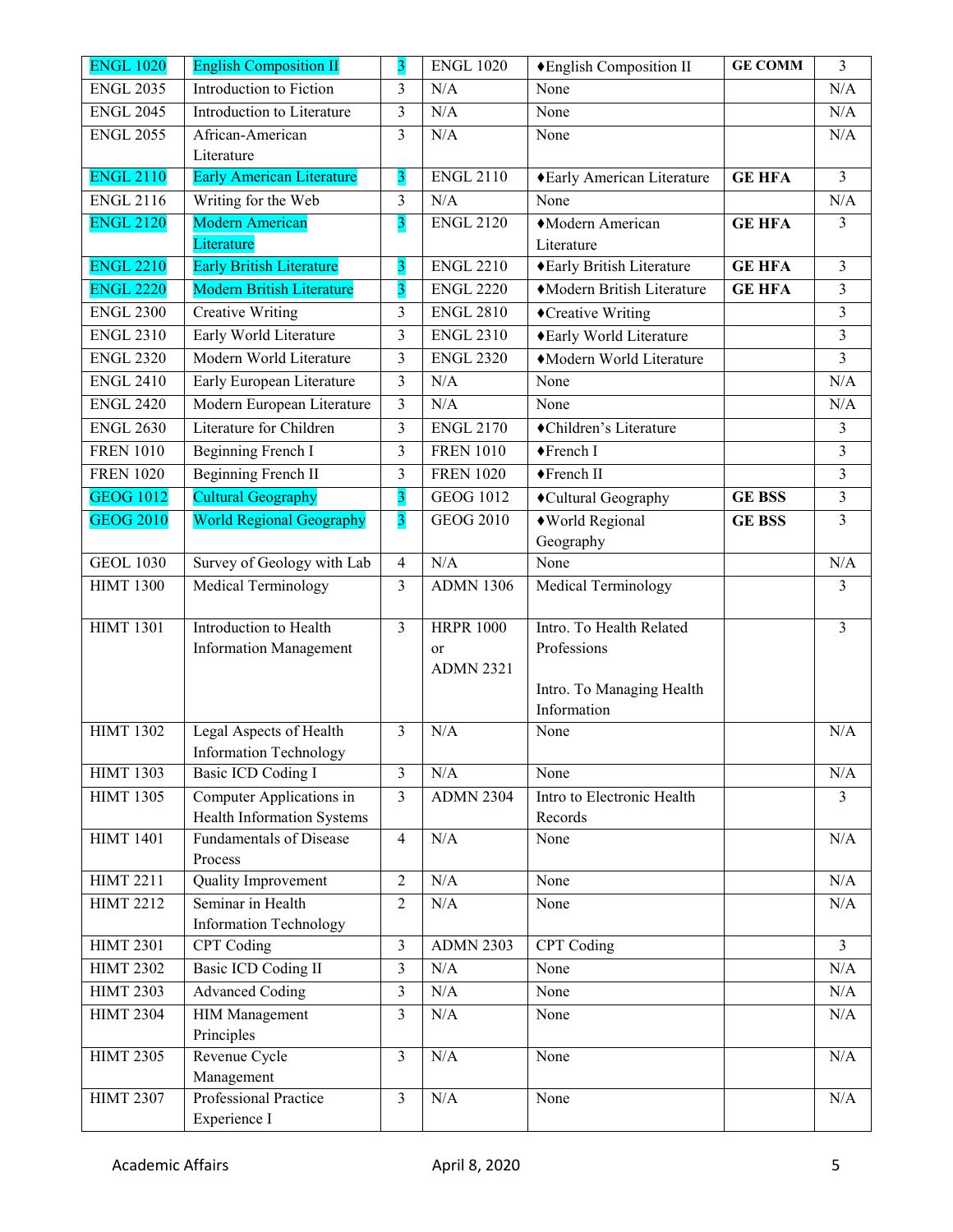| <b>HIMT 2308</b> | Professional Practice<br>Experience II                 | 3                       | N/A              | None                                    |                                        | N/A                     |
|------------------|--------------------------------------------------------|-------------------------|------------------|-----------------------------------------|----------------------------------------|-------------------------|
| <b>HIMT 2309</b> | Data Analysis and Statistics                           | 3                       | N/A              | None                                    |                                        | N/A                     |
| <b>HIMT 2312</b> | Seminar in Health                                      | 3                       | N/A              | None                                    |                                        | N/A                     |
|                  | <b>Information Technology</b>                          |                         |                  |                                         |                                        |                         |
| <b>HIST 2310</b> | Early World History                                    | $\overline{\mathbf{3}}$ | <b>HIST 2310</b> | ◆Early World History                    | <b>GE HIST</b>                         | $\overline{\mathbf{3}}$ |
| <b>HIST 2320</b> | Modern World History                                   | $\overline{\mathbf{3}}$ | <b>HIST 2320</b> | Modern World History                    | <b>GE HIST</b>                         | $\overline{\mathbf{3}}$ |
| <b>HIST 2010</b> | <b>Early United States History</b>                     | $\overline{\mathbf{3}}$ | <b>HIST 2010</b> | ◆Early United States                    | <b>GE HIST</b>                         | $\overline{3}$          |
|                  |                                                        |                         |                  | History                                 |                                        |                         |
| <b>HIST 2020</b> | <b>Modern United States</b>                            | $\overline{\mathbf{3}}$ | <b>HIST 2020</b> | Modern United States                    | <b>GE HIST</b>                         | $\overline{3}$          |
|                  | <b>History</b>                                         |                         |                  | History                                 |                                        |                         |
| <b>HIST 2030</b> | <b>Tennessee History</b>                               | $\overline{3}$          | <b>HIST 2030</b> | ◆Tennessee History                      | <b>GE HIST</b>                         | $\overline{3}$          |
| <b>HIST 2050</b> | Appalachian History                                    | 3                       | N/A              | None                                    |                                        | N/A                     |
| <b>HIST 2060</b> | <b>African American History</b>                        | 3                       | N/A              | None                                    |                                        | N/A                     |
| <b>HLSC 2100</b> | Wellness Concepts &                                    | $\overline{\mathbf{3}}$ | <b>SOCW 2010</b> | ◆Fitness, Wellness and                  | <b>GE BSS</b>                          | 3                       |
|                  | Practices                                              |                         |                  | Society                                 |                                        |                         |
| <b>HSC 190</b>   | Introduction to Human                                  | 3                       | N/A              | None                                    |                                        | N/A                     |
|                  | Pathophysiology                                        |                         |                  |                                         |                                        |                         |
| <b>HUM 1010</b>  | <b>Early Humanities</b>                                | 3                       | <b>HUM 1010</b>  | ◆ Early Humanities                      | <b>GE HFA</b>                          | 3                       |
| <b>HUM 1020</b>  | <b>Modern Humanities</b>                               | $\overline{\mathbf{3}}$ | <b>HUM 1020</b>  | • Modern Humanities                     | <b>GE HFA</b>                          | 3                       |
| <b>INFS 1010</b> | <b>Computer Applications</b>                           | 3                       | <b>INFS 1010</b> | <b>Computer Applications</b>            |                                        | 3                       |
| <b>INFS 1100</b> | <b>Technology for Teachers</b>                         | 3                       | N/A              | None                                    |                                        | N/A                     |
| <b>MATH 0810</b> | Learning Support for<br><b>Introductory Statistics</b> | 3                       | <b>MATH 0530</b> | <b>Statistics Principals</b>            |                                        | 3                       |
| <b>MATH 1005</b> | <b>Algebra Essentials</b>                              | 3                       | <b>MATH 1100</b> | ◆Intermediate Algebra                   |                                        | $\overline{\mathbf{3}}$ |
| <b>MATH 1010</b> | <b>Math for General Studies</b>                        | $\overline{\mathbf{3}}$ | <b>MATH 1010</b> | Math for General Studies                | <b>GE MATH</b>                         | $\overline{\mathbf{3}}$ |
| <b>MATH 1130</b> | College Algebra                                        | $\overline{3}$          | N/A              | None                                    |                                        | N/A                     |
| <b>MATH 1410</b> | Number Concepts for                                    | 3                       | <b>MATH 1410</b> | Number Concepts for                     | <b>GE MATH</b>                         | 3                       |
|                  | Teachers                                               |                         |                  | Teachers                                | <b>Education</b><br><b>Majors Only</b> |                         |
| <b>MATH 1420</b> | Geometry Concepts for                                  | 3                       | <b>MATH 1420</b> | ◆Geometry Concepts for                  |                                        | 3                       |
|                  | Teachers                                               |                         |                  | Teachers                                |                                        |                         |
| <b>MATH 1530</b> | <b>Introductory Statistics</b>                         | $\overline{\mathbf{3}}$ | <b>MATH 1530</b> | $\blacklozenge$ Introductory Statistics | <b>GE MATH</b>                         | 3                       |
| <b>MATH 1630</b> | <b>Finite Mathematics</b>                              | $\overline{3}$          | <b>MATH 1630</b> | ◆Finite Mathematics                     | <b>GE MATH</b>                         | $\overline{3}$          |
| <b>MATH 1710</b> | Pre-Calculus Algebra                                   | $\overline{\mathbf{3}}$ | <b>MATH 1710</b> | ◆Pre-Calculus Algebra                   | <b>GE MATH</b>                         | 3                       |
| <b>MATH 1720</b> | <b>Pre-Calculus Trigonometry</b>                       | $\overline{\mathbf{3}}$ | <b>MATH 1720</b> | ◆Pre-Calculus                           | <b>GE MATH</b>                         | 3                       |
|                  |                                                        |                         |                  | Trigonometry                            |                                        |                         |
| <b>MATH 1730</b> | Pre-Calculus                                           | 5                       | N/A              | None                                    |                                        | N/A                     |
| <b>MATH 1830</b> | <b>Applied Calculus</b>                                | $\overline{\mathbf{3}}$ | <b>MATH 1830</b> | ◆ Applied Calculus                      | <b>GE MATH</b>                         | $\overline{3}$          |
| <b>MATH 1910</b> | Calculus I                                             | 4                       | <b>MATH 1910</b> | ◆Calculus I                             | <b>GE MATH</b>                         | $\overline{4}$          |
| <b>MATH 1920</b> | Calculus II                                            | 4                       | <b>MATH 1920</b> | ◆Calculus II                            |                                        | $\overline{4}$          |
| <b>MATH 2010</b> | Introduction to Linear                                 | 3                       | <b>MATH 2010</b> | ♦Introduction to Linear                 |                                        | $\overline{3}$          |
|                  | Algebra                                                |                         |                  | Algebra                                 |                                        |                         |
| <b>MATH 2050</b> | Calculus-Based Prob/Stats                              | $\overline{3}$          | <b>MATH 2050</b> | Calculus-Based Probability              |                                        | $\overline{3}$          |
|                  |                                                        |                         |                  | and Statistics                          |                                        |                         |
| <b>MATH 2110</b> | Calculus III                                           | 4                       | <b>MATH 2110</b> | ◆Calculus III                           |                                        | $\overline{4}$          |
| <b>MATH 2120</b> | Differential Equations                                 | 3                       | <b>MATH 2120</b> | ◆Differential Equations                 |                                        | 3                       |
| <b>MDT 2100</b>  | Photoshop Essentials                                   | 3                       | N/A              | None                                    |                                        | N/A                     |
| <b>MUS 1002</b>  | Fundamentals of Music                                  | 3                       | <b>MUS 1010</b>  | ◆Fundamentals of Music                  |                                        | $\overline{3}$          |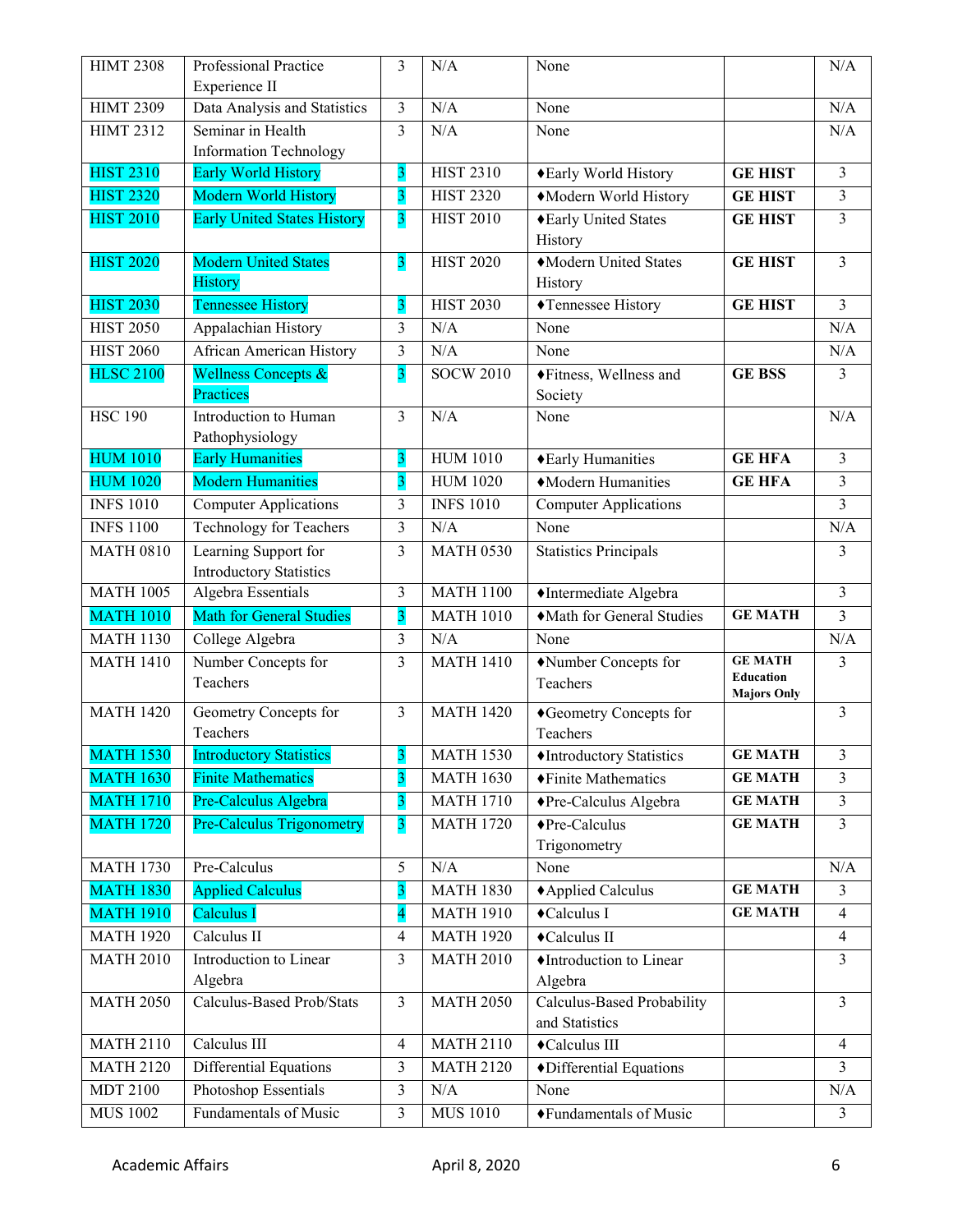| <b>MUS 1030</b>               | <b>Introduction to Music</b>                      | 3                       | <b>MUS 1030</b>  | ♦ Introduction to Music             | <b>GE HFA</b> | 3                        |
|-------------------------------|---------------------------------------------------|-------------------------|------------------|-------------------------------------|---------------|--------------------------|
| <b>PHED 1140</b>              | Walking for Fitness                               | $\overline{2}$          | N/A              | None                                |               | N/A                      |
| <b>PHIL 1030</b>              | <b>Introduction to Philosophy</b>                 | $\overline{\mathbf{3}}$ | <b>PHIL 1030</b> | ♦ Introduction to Philosophy        | <b>GE HFA</b> | 3                        |
| <b>PHIL 1040</b>              | <b>Introduction to Ethics</b>                     | $\overline{\mathbf{3}}$ | <b>PHIL 1040</b> | ♦ Introduction to Ethics            | <b>GE HFA</b> | 3                        |
| <b>PHIL 2200</b>              | <b>Introduction to World</b>                      | $\overline{\mathbf{3}}$ | <b>PHIL 2200</b> | ♦Introduction to World              | <b>GE HFA</b> | 3                        |
|                               | Religions                                         |                         |                  | Religions                           |               |                          |
| <b>PHIL 2430</b>              | Philosophy of Religion                            | $\overline{\mathbf{3}}$ | <b>PHIL 2200</b> | Introduction to World<br>Religions  | <b>GE HFA</b> | 3                        |
| <b>PHIL 2640</b>              | Science and the Modern<br>World                   | $\overline{\mathbf{3}}$ | <b>PHIL 2640</b> | ◆Science and the Modern<br>World    | <b>GE HFA</b> | 3                        |
| <b>PHYS 1030</b>              | <b>Survey of Physics with Lab</b>                 | $\overline{\mathbf{4}}$ | <b>PHYS 1030</b> | ◆ Survey of Physics                 | <b>GENS</b>   | $\overline{4}$           |
| <b>PHYS 2010</b>              | Non-Calculus Physics I with                       | $\overline{\mathbf{4}}$ | <b>PHYS 2010</b> | Non-Calculus Physics I              | <b>GENS</b>   | $\overline{4}$           |
|                               | Lab                                               |                         |                  |                                     |               |                          |
| <b>PHYS 2020</b>              | <b>Non-Calculus Physics II</b><br>with Lab        | $\overline{\mathbf{4}}$ | <b>PHYS 2020</b> | Non-Calculus Physics II             | <b>GENS</b>   | $\overline{4}$           |
| <b>PHYS 2110</b>              | <b>Calculus-Based Physics I</b><br>with Lab       | $\overline{\mathbf{4}}$ | <b>PHYS 2110</b> | Calculus Based Physics I            | <b>GENS</b>   | 4                        |
| <b>PHYS 2120</b>              | <b>Calculus-Based Physics II</b><br>with Lab      | $\overline{\mathbf{4}}$ | <b>PHYS 2120</b> | Calculus Based Physics II           | <b>GENS</b>   | $\overline{\mathcal{A}}$ |
| <b>POLS 1010</b>              | Intro to Political Science                        | 3                       | N/A              | None                                |               | N/A                      |
| <b>POLS 1030</b>              | <b>American Government</b>                        | $\overline{\mathbf{3}}$ | <b>POLS 1030</b> | ◆ American Government               | <b>GE BSS</b> | 3                        |
| <b>POLS 2035</b>              | <b>International Relations</b>                    | $\mathfrak{Z}$          | N/A              | None                                |               | N/A                      |
| <b>POLS 2025</b>              | <b>State and Local Government</b>                 | $\overline{\mathbf{3}}$ | N/A              | None                                |               | N/A                      |
| <b>POLS 2050</b>              | <b>Comparative World Politics</b>                 | 3                       | <b>POLS 2050</b> | Comparative World Politics          |               | 3                        |
| <b>PSCI 1010</b>              | Principles of Physical<br><b>Science with Lab</b> | $\overline{\mathbf{4}}$ | <b>PSCI</b> 1010 | ◆Principles of Physical<br>Science  | <b>GENS</b>   | 4                        |
| <b>PSCI 1020</b>              | Principles of Earth/Space<br>with Lab             | $\overline{\mathbf{4}}$ | <b>PSCI 1020</b> | ◆Principles of Earth/Space          | <b>GENS</b>   | $\overline{4}$           |
| <b>PSYC 1030</b>              | <b>Introduction to Psychology</b>                 | $\overline{\mathbf{3}}$ | <b>PSYC 1030</b> | Introduction to Psychology          | <b>GE BSS</b> | 3                        |
| <b>PSYC 2110</b>              | Psychology of Adjustment                          | $\mathfrak{Z}$          | <b>PSYC 2110</b> | ◆Psychology of Adjustment           |               | 3                        |
| <b>PSYC 2120</b>              | Social Psychology                                 | 3                       | <b>PSYC 2120</b> | ◆ Social Psychology                 |               | 3                        |
| <b>PSYC 2130</b>              | Life Span Developmental<br>Psychology             | 3                       | <b>PSYC 2130</b> | ◆Lifespan Development<br>Psychology | <b>GE BSS</b> | 3                        |
| $\overline{\text{PSYC 2}}$ 15 | Child Growth and<br>Development                   | $\overline{\mathbf{3}}$ | N/A              | None                                |               | N/A                      |
| <b>PSYC 2220</b>              | The Psychology of Human<br>Sexuality              | $\mathfrak{Z}$          | N/A              | None                                |               | N/A                      |
| <b>PSYC 223</b>               | Psychology of Aging                               | $\overline{3}$          | N/A              | None                                |               | N/A                      |
| <b>READ 0810</b>              | Reading Learning Support -                        | 3                       | N/A              | None                                |               | N/A                      |
|                               | Not a co-requisite course                         |                         |                  |                                     |               |                          |
| <b>SLS 2105</b>               | Foundations of Sport and                          | $\overline{4}$          | N/A              | None                                |               | N/A                      |
|                               | Leisure Management                                |                         |                  |                                     |               |                          |
| <b>SOCI 1010</b>              | <b>Introduction to Sociology</b>                  | $\overline{\mathbf{3}}$ | <b>SOCI 1010</b> | Introduction to Sociology           | <b>GE BSS</b> | 3                        |
| <b>SOCI 1040</b>              | <b>Social Problems</b>                            | $\overline{\mathbf{3}}$ | <b>SOCI 1040</b> | ◆ Social Problems                   | <b>GE BSS</b> | 3                        |
| <b>SOCI 2010</b>              | Marriage and Family                               | 3                       | <b>SOCI 2010</b> | Marriage and Family                 | <b>GE BSS</b> | 3                        |
| <b>SOCI 217</b>               | Sociology of Aging                                | $\overline{\mathbf{3}}$ | N/A              | None                                |               | $\rm N/A$                |
| <b>SPAN 1010</b>              | Spanish I                                         | $\overline{\mathbf{3}}$ | <b>SPAN 1010</b> | ◆Spanish I                          |               | 3                        |
| <b>SPAN 1020</b>              | Spanish II                                        | 3                       | <b>SPAN 1020</b> | ◆Spanish II                         |               | 3                        |
| <b>SPAN 2010</b>              | Intermediate Spanish I                            | 3                       | <b>SPAN 2010</b> | ◆Spanish III                        |               | 3                        |